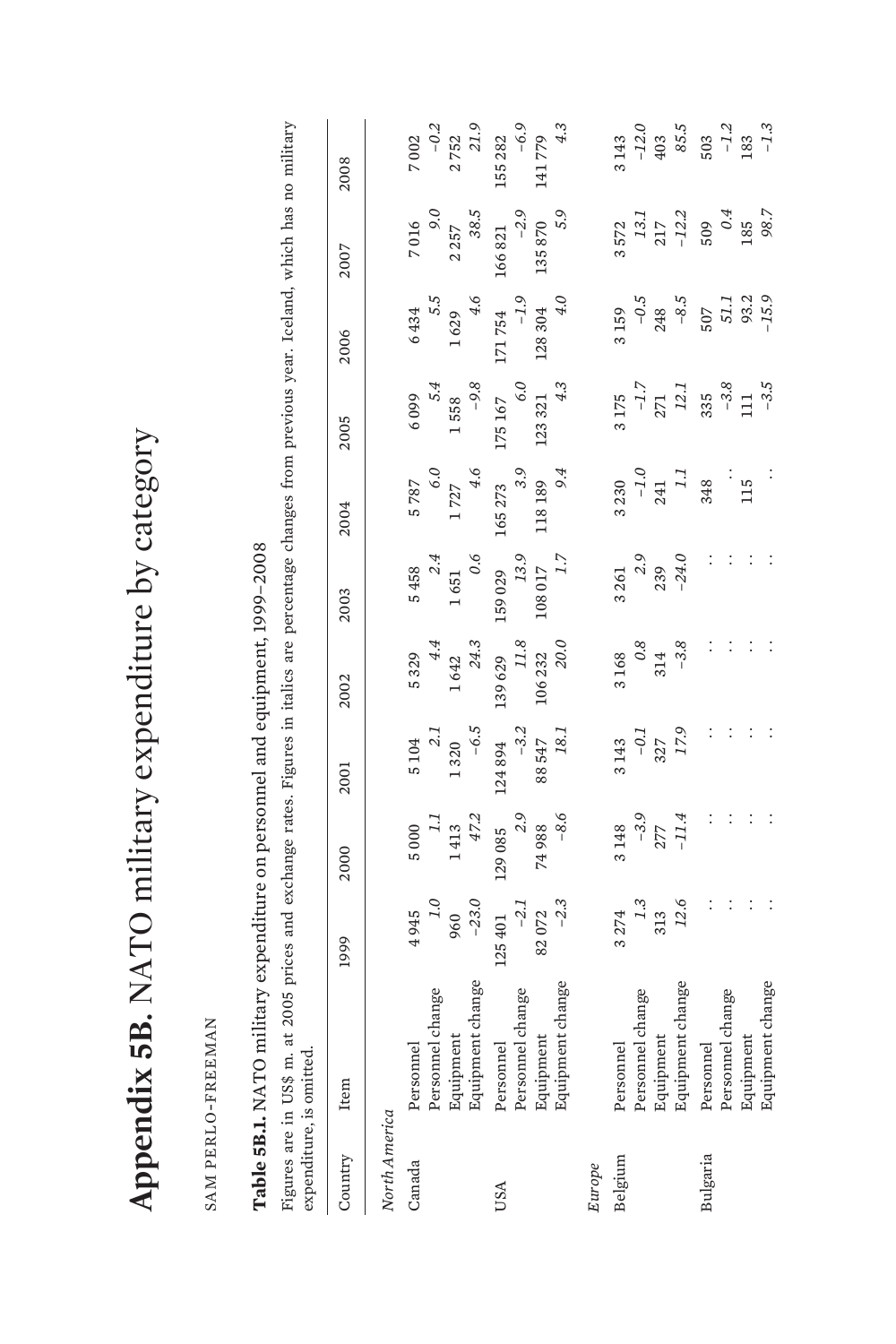| Country    | Item                                                           | 1999                                      | 2000                                  | 2001                                                      | 2002                                                                                         | 2003                                                           | 2004                               | 2005                                                                                       | 2006                                                            | 2007                                                      | 2008                                                                  |
|------------|----------------------------------------------------------------|-------------------------------------------|---------------------------------------|-----------------------------------------------------------|----------------------------------------------------------------------------------------------|----------------------------------------------------------------|------------------------------------|--------------------------------------------------------------------------------------------|-----------------------------------------------------------------|-----------------------------------------------------------|-----------------------------------------------------------------------|
| Czech Rep. | Equipment change<br>Personnel change<br>Equipment<br>Personnel |                                           | 885<br>464                            | 410                                                       | $370$<br>-9.3                                                                                | 961<br>$-0.4$<br>$+47$<br>$20.7$                               | $15.34$<br>$-25.3$<br>1 108        | $-5.38$<br>1043                                                                            | 323<br>1050                                                     | $-4.9$<br>$-36.0$                                         | 322.<br>1010                                                          |
| Denmark    | Equipment change<br>Personnel change<br>Equipment<br>Personnel | $-18.$<br>$\dot{\phi}$<br>2206<br>419     | $-12.0$<br>525<br>25.3<br>1940        | 20.6<br>$\begin{array}{c} 1.8 \\ 633 \end{array}$<br>1975 | $-1.8$<br>503<br>$-20.6$<br>1940                                                             | $\begin{array}{r} 1865 \\ -3.9 \\ 583 \\ 15.9 \end{array}$     | 19.9<br>1944<br>699                | $-2.0$<br>388<br>$-44.4$<br>1904                                                           | 50.3<br>$-3.5$<br>1839<br>584                                   | $-1$ .<br>$\ddot{\circ}$<br>574<br>1851                   | 1735                                                                  |
| Estonia    | Equipment change<br>Personnel change<br>Equipment<br>Personnel |                                           |                                       |                                                           |                                                                                              |                                                                | 24.0<br>62.4                       | 59.6<br>$-4.3$<br>24.3                                                                     | $-2.3$<br>$-3.3$<br>$-3.3$<br>58.3                              | 88.<br>$\begin{array}{c} 51.3 \\ 71.7 \\ 121 \end{array}$ | $-6.2$<br>$705$<br>$22.7$<br>$102$<br>$16.2$<br>$33.1$<br>$-53.8$     |
| France     | Equipment change<br>Personnel change<br>Equipment<br>Personnel | 6.0<br>30639<br>9851                      | $-3.9$<br>$\overline{z}$<br>9466      | $-0.1$<br>9 700<br>2.5<br>30 287                          | $9761$<br>$0.6$<br>$30998$<br>$2.5$                                                          | $\begin{array}{c} 0.0 \\ 10\ 795 \\ 10.6 \end{array}$<br>31001 | $11\,297$<br>$4.6$<br>0.1<br>31025 | $\begin{array}{r} 30\,\,687 \\ -1.1 \\ 11\,\,270 \\ -0.2 \end{array}$                      | $\begin{array}{c} 31\,179 \\ 1.6 \\ 12\,385 \\ 9.9 \end{array}$ | $-0.3$<br>11 651<br>-5.9<br>31087                         | $\begin{array}{c} -4 \\ 11621 \\ -0.3 \end{array}$<br>$30473$<br>-2.0 |
| Germany    | Equipment change<br>Personnel change<br>Equipment<br>Personnel | $-0.2$<br>$\ddot{\circ}$<br>25003<br>5519 | $24959$<br>-0.2<br>5559<br>5590.7     | $24\,408$<br>-2.2<br>5 677<br>3.1                         | $24$ 127<br>-12<br>5 706<br>5 706<br>0.5                                                     | $24065$<br>-0.3<br>5 505<br>5.5                                | $5744$<br>4.3<br>$-4.4$<br>23014   | $22$ 185<br>-3.6<br>5 404<br>5.9                                                           | $21\ 200$<br>$-4.4$<br>5 569<br>3.1                             | $-3.6$<br>5 435<br>-2.4<br>20438                          | 19 956<br>-2.4<br>6 739<br>24.0                                       |
| Greece     | Equipment change<br>Personnel change<br>Equipment<br>Personnel | 6.4<br>$1597$<br>$-1.7$<br>5062           | $1569$<br>$-1.7$<br>$5\,502$<br>$8.7$ |                                                           |                                                                                              | $4211$<br>-6.3<br>603<br>-30.6                                 | $4779$<br>13.5<br>$451$<br>$-25.2$ | $\begin{array}{c} 5003 \\ 4.7 \end{array}$<br>$\begin{array}{c} 1.033 \\ 1.29 \end{array}$ | $\begin{array}{c} 5\ 184 \\ 3.6 \\ 1\ 047 \\ 1.3 \end{array}$   | $7.37$<br>$-29.5$<br>5 583                                | $\begin{array}{c} 5753 \\ 31 \\ 1273 \\ 72.7 \end{array}$             |
| Hungary    | Equipment change<br>Personnel change<br>Equipment<br>Personnel | 288<br>641                                | $\frac{14.8}{187}$<br>-35.2<br>736    | 5 506<br>0.1<br>1 308<br>1 306<br>7 306<br>7 30<br>1 506  | $4493$<br>$-18.4$<br>$-18.4$<br>$-78.3$<br>$-79.6$<br>$79.0$<br>$-79.2$<br>$-18.4$<br>$79.2$ | 849<br>179<br>179<br>-0.4                                      | $796$<br>-6.2<br>192<br>6.9        | $768$<br>$-3.4$<br>$134$<br>$-30$                                                          | $733$<br>$-4.6$<br>129<br>-3.9                                  | $676$<br>176<br>176<br>176                                | $650$<br>$-3.9$<br>$203$<br>$15.2$                                    |

248 MILITARY SPENDING AND ARMAMENTS, 2008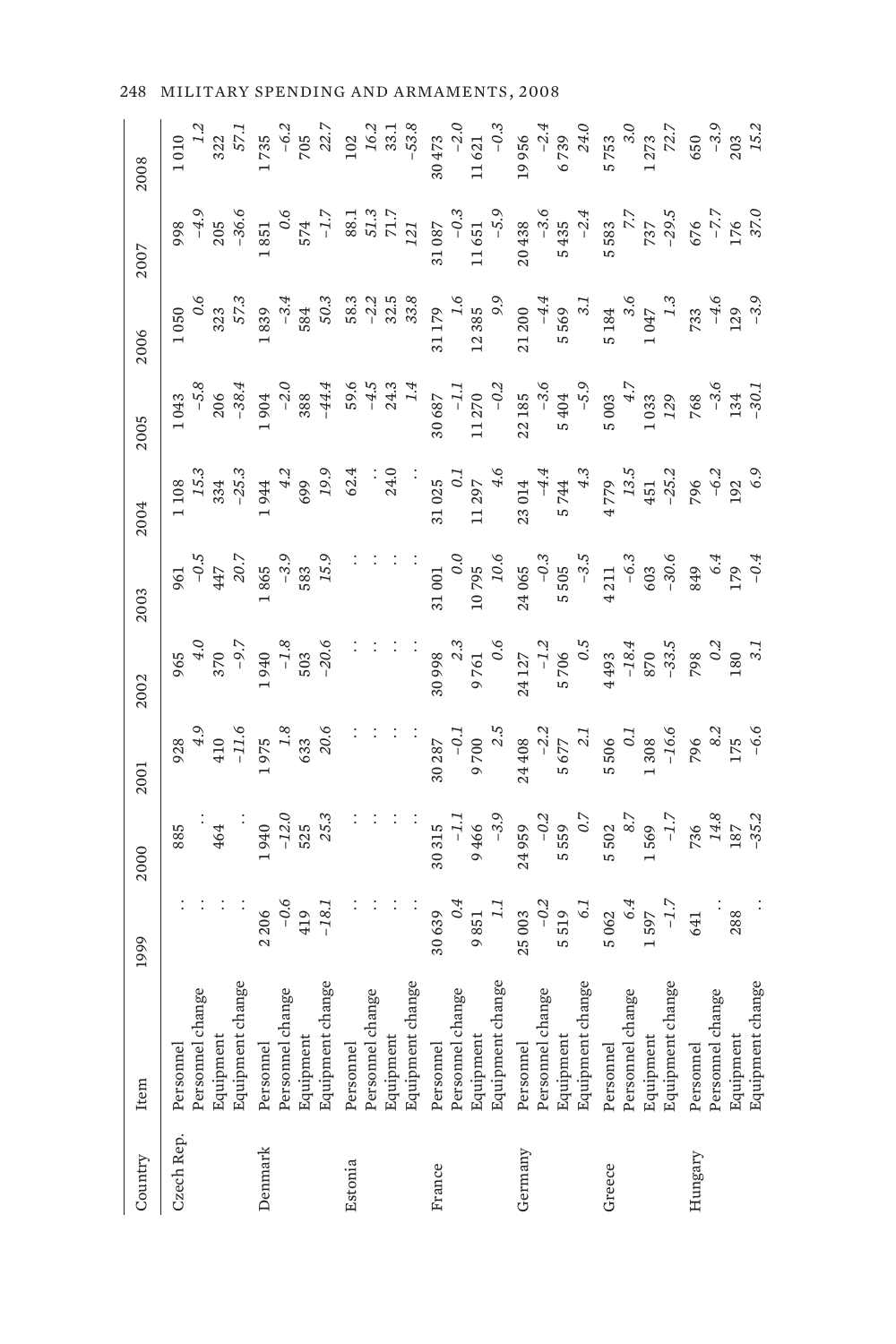| Italy                 | Personnel                                                                                                                                                                                                                                                                                                                                                                                                                                                                                                                     |                                                                                                                                           |                                                                                                                                                                                                                                                                                                                                                  |                                                                                                                                                                                                                                                                                                                |                                                            |  |                                                                                                                                                                                                                                                                                                                        |                                                                                                            |                                                                                                                                                                                                                                                                                                                          |  |
|-----------------------|-------------------------------------------------------------------------------------------------------------------------------------------------------------------------------------------------------------------------------------------------------------------------------------------------------------------------------------------------------------------------------------------------------------------------------------------------------------------------------------------------------------------------------|-------------------------------------------------------------------------------------------------------------------------------------------|--------------------------------------------------------------------------------------------------------------------------------------------------------------------------------------------------------------------------------------------------------------------------------------------------------------------------------------------------|----------------------------------------------------------------------------------------------------------------------------------------------------------------------------------------------------------------------------------------------------------------------------------------------------------------|------------------------------------------------------------|--|------------------------------------------------------------------------------------------------------------------------------------------------------------------------------------------------------------------------------------------------------------------------------------------------------------------------|------------------------------------------------------------------------------------------------------------|--------------------------------------------------------------------------------------------------------------------------------------------------------------------------------------------------------------------------------------------------------------------------------------------------------------------------|--|
|                       | Personnel change                                                                                                                                                                                                                                                                                                                                                                                                                                                                                                              |                                                                                                                                           |                                                                                                                                                                                                                                                                                                                                                  |                                                                                                                                                                                                                                                                                                                |                                                            |  |                                                                                                                                                                                                                                                                                                                        |                                                                                                            |                                                                                                                                                                                                                                                                                                                          |  |
|                       |                                                                                                                                                                                                                                                                                                                                                                                                                                                                                                                               | $23662$<br>4.9<br>3737<br>3737                                                                                                            |                                                                                                                                                                                                                                                                                                                                                  |                                                                                                                                                                                                                                                                                                                |                                                            |  |                                                                                                                                                                                                                                                                                                                        |                                                                                                            |                                                                                                                                                                                                                                                                                                                          |  |
|                       | Equipment<br>Equipment change                                                                                                                                                                                                                                                                                                                                                                                                                                                                                                 |                                                                                                                                           | $24334$<br>2.8<br>4890<br>30.8                                                                                                                                                                                                                                                                                                                   | $24\frac{1}{2}$<br>-0.3<br>3 459<br>3 459<br>-29.3<br>: :                                                                                                                                                                                                                                                      | $25500$<br>$5.1$<br>$4268$<br>$4234$<br>$33.4$<br>$\vdots$ |  |                                                                                                                                                                                                                                                                                                                        |                                                                                                            |                                                                                                                                                                                                                                                                                                                          |  |
| Latvia                | Personnel                                                                                                                                                                                                                                                                                                                                                                                                                                                                                                                     |                                                                                                                                           |                                                                                                                                                                                                                                                                                                                                                  |                                                                                                                                                                                                                                                                                                                |                                                            |  |                                                                                                                                                                                                                                                                                                                        |                                                                                                            |                                                                                                                                                                                                                                                                                                                          |  |
|                       | .<br>Personnel change                                                                                                                                                                                                                                                                                                                                                                                                                                                                                                         |                                                                                                                                           |                                                                                                                                                                                                                                                                                                                                                  |                                                                                                                                                                                                                                                                                                                |                                                            |  |                                                                                                                                                                                                                                                                                                                        |                                                                                                            |                                                                                                                                                                                                                                                                                                                          |  |
|                       |                                                                                                                                                                                                                                                                                                                                                                                                                                                                                                                               |                                                                                                                                           |                                                                                                                                                                                                                                                                                                                                                  |                                                                                                                                                                                                                                                                                                                |                                                            |  |                                                                                                                                                                                                                                                                                                                        |                                                                                                            |                                                                                                                                                                                                                                                                                                                          |  |
|                       | r<br>Equipment<br>Equipment change                                                                                                                                                                                                                                                                                                                                                                                                                                                                                            |                                                                                                                                           |                                                                                                                                                                                                                                                                                                                                                  |                                                                                                                                                                                                                                                                                                                |                                                            |  |                                                                                                                                                                                                                                                                                                                        |                                                                                                            |                                                                                                                                                                                                                                                                                                                          |  |
| Lithuania             |                                                                                                                                                                                                                                                                                                                                                                                                                                                                                                                               |                                                                                                                                           |                                                                                                                                                                                                                                                                                                                                                  |                                                                                                                                                                                                                                                                                                                |                                                            |  |                                                                                                                                                                                                                                                                                                                        |                                                                                                            |                                                                                                                                                                                                                                                                                                                          |  |
|                       |                                                                                                                                                                                                                                                                                                                                                                                                                                                                                                                               |                                                                                                                                           |                                                                                                                                                                                                                                                                                                                                                  |                                                                                                                                                                                                                                                                                                                |                                                            |  |                                                                                                                                                                                                                                                                                                                        |                                                                                                            |                                                                                                                                                                                                                                                                                                                          |  |
|                       |                                                                                                                                                                                                                                                                                                                                                                                                                                                                                                                               |                                                                                                                                           |                                                                                                                                                                                                                                                                                                                                                  |                                                                                                                                                                                                                                                                                                                |                                                            |  |                                                                                                                                                                                                                                                                                                                        |                                                                                                            |                                                                                                                                                                                                                                                                                                                          |  |
|                       |                                                                                                                                                                                                                                                                                                                                                                                                                                                                                                                               |                                                                                                                                           |                                                                                                                                                                                                                                                                                                                                                  | Ť,                                                                                                                                                                                                                                                                                                             |                                                            |  |                                                                                                                                                                                                                                                                                                                        |                                                                                                            |                                                                                                                                                                                                                                                                                                                          |  |
| Luxembourg Personnel  |                                                                                                                                                                                                                                                                                                                                                                                                                                                                                                                               |                                                                                                                                           |                                                                                                                                                                                                                                                                                                                                                  |                                                                                                                                                                                                                                                                                                                |                                                            |  |                                                                                                                                                                                                                                                                                                                        |                                                                                                            |                                                                                                                                                                                                                                                                                                                          |  |
|                       |                                                                                                                                                                                                                                                                                                                                                                                                                                                                                                                               |                                                                                                                                           |                                                                                                                                                                                                                                                                                                                                                  |                                                                                                                                                                                                                                                                                                                |                                                            |  |                                                                                                                                                                                                                                                                                                                        |                                                                                                            |                                                                                                                                                                                                                                                                                                                          |  |
|                       |                                                                                                                                                                                                                                                                                                                                                                                                                                                                                                                               |                                                                                                                                           |                                                                                                                                                                                                                                                                                                                                                  |                                                                                                                                                                                                                                                                                                                |                                                            |  |                                                                                                                                                                                                                                                                                                                        |                                                                                                            |                                                                                                                                                                                                                                                                                                                          |  |
|                       |                                                                                                                                                                                                                                                                                                                                                                                                                                                                                                                               |                                                                                                                                           |                                                                                                                                                                                                                                                                                                                                                  |                                                                                                                                                                                                                                                                                                                |                                                            |  |                                                                                                                                                                                                                                                                                                                        |                                                                                                            |                                                                                                                                                                                                                                                                                                                          |  |
| Netherlands Personnel |                                                                                                                                                                                                                                                                                                                                                                                                                                                                                                                               |                                                                                                                                           |                                                                                                                                                                                                                                                                                                                                                  |                                                                                                                                                                                                                                                                                                                |                                                            |  |                                                                                                                                                                                                                                                                                                                        |                                                                                                            |                                                                                                                                                                                                                                                                                                                          |  |
|                       |                                                                                                                                                                                                                                                                                                                                                                                                                                                                                                                               |                                                                                                                                           |                                                                                                                                                                                                                                                                                                                                                  |                                                                                                                                                                                                                                                                                                                |                                                            |  |                                                                                                                                                                                                                                                                                                                        |                                                                                                            |                                                                                                                                                                                                                                                                                                                          |  |
|                       |                                                                                                                                                                                                                                                                                                                                                                                                                                                                                                                               |                                                                                                                                           |                                                                                                                                                                                                                                                                                                                                                  |                                                                                                                                                                                                                                                                                                                |                                                            |  |                                                                                                                                                                                                                                                                                                                        |                                                                                                            |                                                                                                                                                                                                                                                                                                                          |  |
|                       | $\begin{tabular}{l} \bf Equipment \\ \bf Equipment \\ \bf Persound \\ \bf Personnel \\ \bf Equipment \\ \bf Equipment \\ \bf Personnel \\ \bf Personnel \\ \bf Personnel \\ \bf Personnel \\ \bf Equipment \\ \bf Equipment \\ \bf Equipment \\ \bf Personnel \\ \bf Personnel \\ \bf Personnel \\ \bf Personnel \\ \bf Equipment \\ \bf Equipment \\ \bf Equipment \\ \bf Equipment \\ \bf Equipment \\ \bf Personnel \\ \bf Personnel \\ \bf Personnel \\ \bf Personnel \\ \bf Personnel \\ \bf Personnel \\ \end{tabular}$ | $\begin{array}{r} 145 \\ 0.2 \\ -21.4 \\ 4.737 \\ 1.606 \\ 1.606 \\ 1.755 \\ 1.755 \\ 3.9 \\ 0.3 \\ 0.4 \\ 0.3 \\ 0.4 \\ \end{array} \ .$ | $\begin{array}{r} 147 \\ 190 \\ -5.7 \\ 4636 \\ -5.7 \\ 1554 \\ -5.7 \\ 176 \\ -7.6 \\ 364 \\ -176 \\ -10.6 \\ -10.3 \\ -10.4 \\ -10.3 \\ -10.4 \\ -10.3 \\ -10.4 \\ -10.3 \\ -10.4 \\ -10.3 \\ -10.4 \\ -10.3 \\ -10.4 \\ -10.4 \\ -10.4 \\ -10.4 \\ -10.4 \\ -10.4 \\ -10.4 \\ -10.4 \\ -10.4 \\ -10.4 \\ -10.4 \\ -10.4 \\ -10.4 \\ -10.4 \\$ | $\begin{array}{cccc} 166\\ 12.9\\ 12.9\\ 237\\ 4 & -3.0\\ 1 & 0\\ 0 & 0\\ 1 & 0\\ 0 & 0\\ 1 & 0\\ 2 & 0\\ 2 & 0\\ 2 & 0\\ 2 & 0\\ 2 & 0\\ 2 & 0\\ 2 & 0\\ 2 & 0\\ 2 & 0\\ 2 & 0\\ 2 & 0\\ 2 & 0\\ 2 & 0\\ 2 & 0\\ 2 & 0\\ 2 & 0\\ 2 & 0\\ 2 & 0\\ 2 & 0\\ 2 & 0\\ 2 & 0\\ 2 & 0\\ 2 & 0\\ 2 & 0\\ 2 & 0\\ 2 &$ |                                                            |  | $\begin{smallmatrix} 3499\\ 1 & -1 & -1\\ 1 & -1 & 2\\ 0 & 5 & -2\\ 0 & 0 & 1\\ 0 & 0 & 2\\ 0 & 0 & 0\\ 0 & 0 & 0 & -1\\ 0 & 0 & 0 & 0\\ 0 & 0 & 0 & 0\\ 0 & 0 & 0 & 0\\ 0 & 0 & 0 & 0\\ 0 & 0 & 0 & 0\\ 0 & 0 & 0 & 0\\ 0 & 0 & 0 & 0\\ 0 & 0 & 0 & 0\\ 0 & 0 & 0 & 0\\ 0 & 0 & 0 & 0\\ 0 & 0 & 0 & 0\\ 0 & 0 & 0 & $ | $\begin{smallmatrix} 368\\ 568\\ 2356\\ 24\\ 366\\ 28\\ 366\\ 29\\ 40\\ 20\\ 30\\ 40\\ 1\end{smallmatrix}$ | ${\footnotesize \begin{matrix} 229 \\ 31.4 \\ 36.6 \\ 36.6 \\ 37.4 \\ 38.6 \\ 39.6 \\ 39.6 \\ 30.3 \\ 33.6 \\ 34.6 \\ 35.6 \\ 36.3 \\ 37.4 \\ 38.6 \\ 39.6 \\ 30.2 \\ 31.4 \\ 32.5 \\ 33.6 \\ 34.6 \\ 35.7 \\ 37.7 \\ 38.7 \\ 39.7 \\ 31.7 \\ 32.7 \\ 33.8 \\ 34.7 \\ 35.7 \\ 37.7 \\ 38.7 \\ 39.7 \\ 39.7 \\ 39.7 \\ 3$ |  |
| Norway                |                                                                                                                                                                                                                                                                                                                                                                                                                                                                                                                               |                                                                                                                                           |                                                                                                                                                                                                                                                                                                                                                  |                                                                                                                                                                                                                                                                                                                |                                                            |  |                                                                                                                                                                                                                                                                                                                        |                                                                                                            |                                                                                                                                                                                                                                                                                                                          |  |
|                       |                                                                                                                                                                                                                                                                                                                                                                                                                                                                                                                               |                                                                                                                                           |                                                                                                                                                                                                                                                                                                                                                  |                                                                                                                                                                                                                                                                                                                |                                                            |  |                                                                                                                                                                                                                                                                                                                        |                                                                                                            |                                                                                                                                                                                                                                                                                                                          |  |
|                       |                                                                                                                                                                                                                                                                                                                                                                                                                                                                                                                               |                                                                                                                                           |                                                                                                                                                                                                                                                                                                                                                  |                                                                                                                                                                                                                                                                                                                |                                                            |  |                                                                                                                                                                                                                                                                                                                        |                                                                                                            |                                                                                                                                                                                                                                                                                                                          |  |
|                       |                                                                                                                                                                                                                                                                                                                                                                                                                                                                                                                               |                                                                                                                                           |                                                                                                                                                                                                                                                                                                                                                  |                                                                                                                                                                                                                                                                                                                |                                                            |  |                                                                                                                                                                                                                                                                                                                        |                                                                                                            |                                                                                                                                                                                                                                                                                                                          |  |
| Poland                |                                                                                                                                                                                                                                                                                                                                                                                                                                                                                                                               |                                                                                                                                           |                                                                                                                                                                                                                                                                                                                                                  |                                                                                                                                                                                                                                                                                                                |                                                            |  |                                                                                                                                                                                                                                                                                                                        |                                                                                                            |                                                                                                                                                                                                                                                                                                                          |  |
|                       |                                                                                                                                                                                                                                                                                                                                                                                                                                                                                                                               |                                                                                                                                           |                                                                                                                                                                                                                                                                                                                                                  |                                                                                                                                                                                                                                                                                                                |                                                            |  |                                                                                                                                                                                                                                                                                                                        |                                                                                                            |                                                                                                                                                                                                                                                                                                                          |  |
|                       | Equipment                                                                                                                                                                                                                                                                                                                                                                                                                                                                                                                     |                                                                                                                                           |                                                                                                                                                                                                                                                                                                                                                  |                                                                                                                                                                                                                                                                                                                |                                                            |  |                                                                                                                                                                                                                                                                                                                        |                                                                                                            |                                                                                                                                                                                                                                                                                                                          |  |
|                       | Equipment change                                                                                                                                                                                                                                                                                                                                                                                                                                                                                                              | $546$ $\cdots$                                                                                                                            |                                                                                                                                                                                                                                                                                                                                                  |                                                                                                                                                                                                                                                                                                                |                                                            |  |                                                                                                                                                                                                                                                                                                                        |                                                                                                            |                                                                                                                                                                                                                                                                                                                          |  |

MILITARY EXPENDITURE 249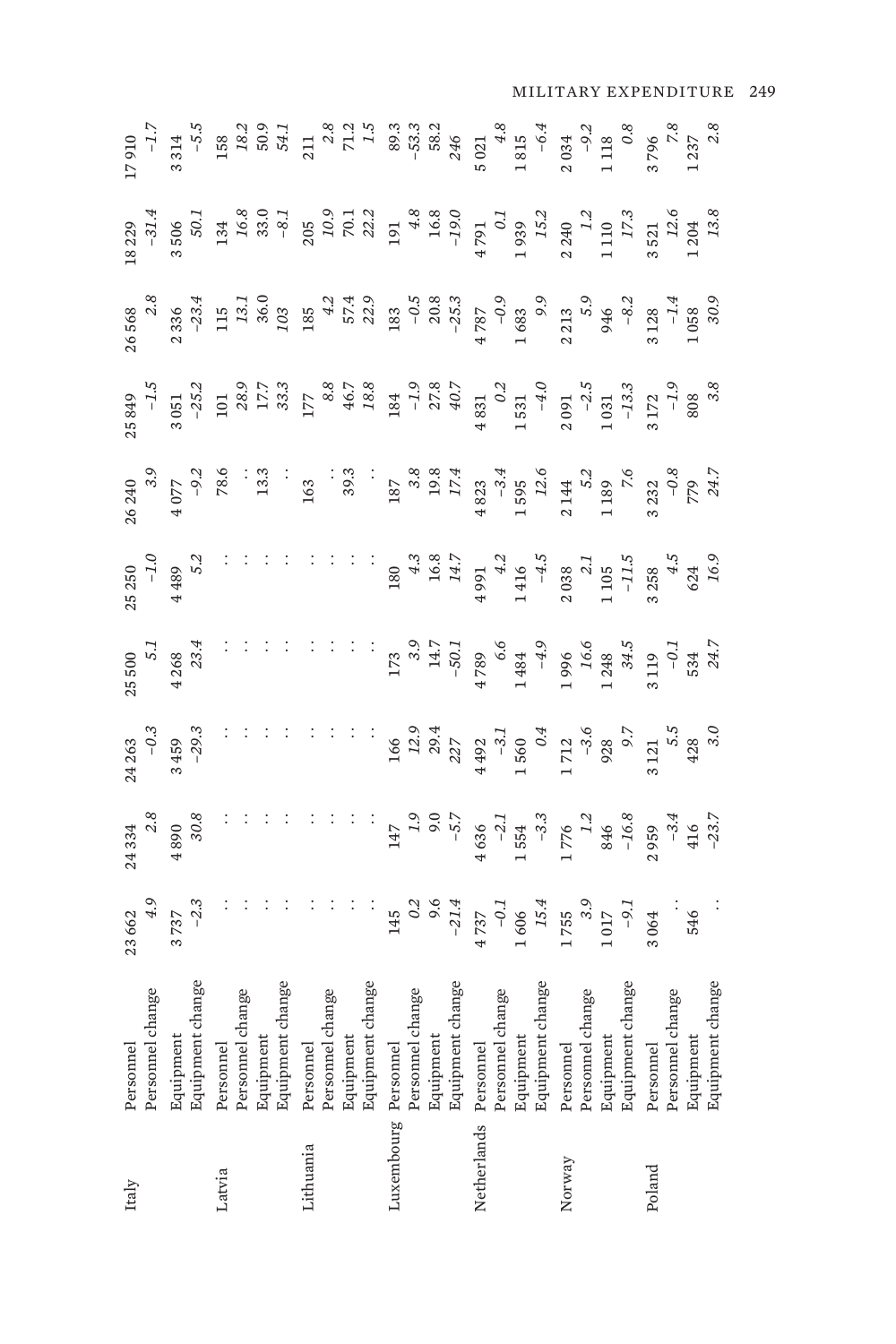| Country  | Item                                                           | 1999                                                               | 2000                                                                      | 2001                                                                      | 2002                                                             | 2003                                                             | 2004                                                                     | 2005                                 | 2006                                                           | 2007                                                           | 2008                                                                                                                   |
|----------|----------------------------------------------------------------|--------------------------------------------------------------------|---------------------------------------------------------------------------|---------------------------------------------------------------------------|------------------------------------------------------------------|------------------------------------------------------------------|--------------------------------------------------------------------------|--------------------------------------|----------------------------------------------------------------|----------------------------------------------------------------|------------------------------------------------------------------------------------------------------------------------|
| Portugal | Equipment change<br>Personnel change<br>Equipment<br>Personnel | $\begin{array}{c} 141 \\ 15.2 \end{array}$<br>$\ddot{5}$ .<br>2809 | 57.9<br>223<br>2846                                                       | $\begin{array}{c} 2.7 \\ 192 \\ -13.8 \end{array}$<br>2924                | $-19.4$<br>115<br>$-40.0$<br>2356                                | $2144$<br>-9.6<br>202<br>74.9                                    | $\begin{array}{c} 1.0 \\ 222 \end{array}$<br>66<br>2164                  | $2\,379$<br>$9.1$<br>$280$<br>$26.2$ | $-2.5$<br>271                                                  | $-11.$<br>$-3.$<br>2240<br>239                                 |                                                                                                                        |
| Romania  | Equipment change<br>Personnel change<br>Equipment<br>Personnel |                                                                    |                                                                           |                                                                           |                                                                  |                                                                  | 956<br>483                                                               | $-18.3$<br>1 1 2 6<br>17.<br>395     | $\circ$ .<br>25.0<br>$-3.2$<br>1 231<br>494                    | $-46.9$<br>1427<br>15.9<br>263                                 |                                                                                                                        |
| Slovakia | Equipment change<br>Personnel change<br>Equipment<br>Personnel |                                                                    |                                                                           |                                                                           |                                                                  |                                                                  | 79.0<br>384                                                              | 0.0<br>$122$<br>54.2<br>384          | $\frac{106}{-13.0}$<br>6.6<br>410                              | $\begin{array}{c} 137 \\ 29.0 \end{array}$<br>$\circ$ .<br>435 | $\begin{array}{r} 2.085\\ -7.0\\ 393\\ -820\\ 1\ 520\\ 365\\ 365\\ 471\\ 8.2\\ 30\\ 47\\ 37\\ 0\\ 0\\ 0\\ \end{array}$ |
| Slovenia | Equipment change<br>Personnel change<br>Equipment<br>Personnel |                                                                    |                                                                           |                                                                           |                                                                  |                                                                  | 93.3<br>311                                                              | $5.9$<br>48.8<br>47.7<br>329         | $7.7$<br>7.7<br>7.7<br>7.9<br>7.2                              | 0.0<br>$64.0$<br>-11.0<br>354                                  | $389$<br>9.9<br>46.5<br>46.5                                                                                           |
| Spain    | Equipment change<br>Personnel change<br>Equipment<br>Personnel | $\overline{0.3}$<br>$1232$<br>-1.3<br>7050                         | $\begin{array}{c} 1\,433 \\ 16.3 \end{array}$<br>$\overline{O}$ .<br>7079 | $\begin{array}{r} 7 \ 112 \\ \, 0.5 \\ \, 1 \ 419 \\ \, -1.0 \end{array}$ |                                                                  | $7062$<br>-1.5<br>2 815<br>-7.3                                  | $2989$<br>$6.2$<br>$7\,065$ $0.1$                                        | $7127$<br>0.9<br>0.9<br>0.9<br>0.885 | $7\ 395\n3.8\n3.000\n4.0$                                      | 7569<br>2.3<br>2970<br>$-1.0$                                  | $\begin{array}{c} 4.4 \\ 3 \; 311 \\ 11.5 \end{array}$<br>7901                                                         |
| Turkey   | Equipment change<br>Personnel change<br>Equipment<br>Personnel | $\begin{array}{r} 718 \\ 718 \\ 4187 \\ 36.4 \end{array}$          | 7 161<br>-7.2<br>4 495<br>4 495                                           | $6\,504$ $-9.2$ $4\,798$ $6.8$                                            | 7 168<br>$3.035$<br>$3.133.9$<br>$6.305$<br>$-3.1$<br>$-9.7$     | $5605$<br>-11.1<br>4 700<br>8.5                                  | $5453$<br>$-2.7$<br>$3610$<br>$-23.2$                                    | 5 377<br>-1.4<br>3 070<br>3 070      | $\begin{array}{r} 5\,383 \\ 0.1 \\ 3\,826 \\ 24.6 \end{array}$ | $-5.6$<br>$2335$<br>-39.0<br>5080                              | $5043$<br>$-0.7$<br>$2731$<br>$16.9$                                                                                   |
| UK       | Equipment change<br>Personnel change<br>Equipment<br>Personnel | $-1.4$<br>12776<br>0.3<br>18048                                    | $\begin{array}{r} 18\,436 \\ 2.1 \\ 12\,416 \\ -2.8 \end{array}$          | $\begin{array}{c} 19\,408 \\ 5.3 \\ 11\,871 \\ -4.4 \end{array}$          | $\begin{array}{r} 19\,866 \\ 2.4 \\ 11\,797 \\ -0.6 \end{array}$ | $\begin{array}{c} 20\,127 \\ 1.3 \\ 11\,505 \\ -2.5 \end{array}$ | $\begin{array}{r} 19\,938 \\ -0.9 \\ \text{11}\,422 \\ -0.7 \end{array}$ | 23 249<br>16.6<br>12 910<br>13.0     | $\begin{array}{r} 22853 \\ -1.5 \\ 11992 \\ -7.1 \end{array}$  | $-1.2$<br>13 149<br>9.7<br>22575                               | $\begin{array}{r} 21\,711 \\ -3.8 \\ 12\,269 \\ -6.7 \end{array}$                                                      |

250 MILITARY SPENDING AND ARMAMENTS, 2008